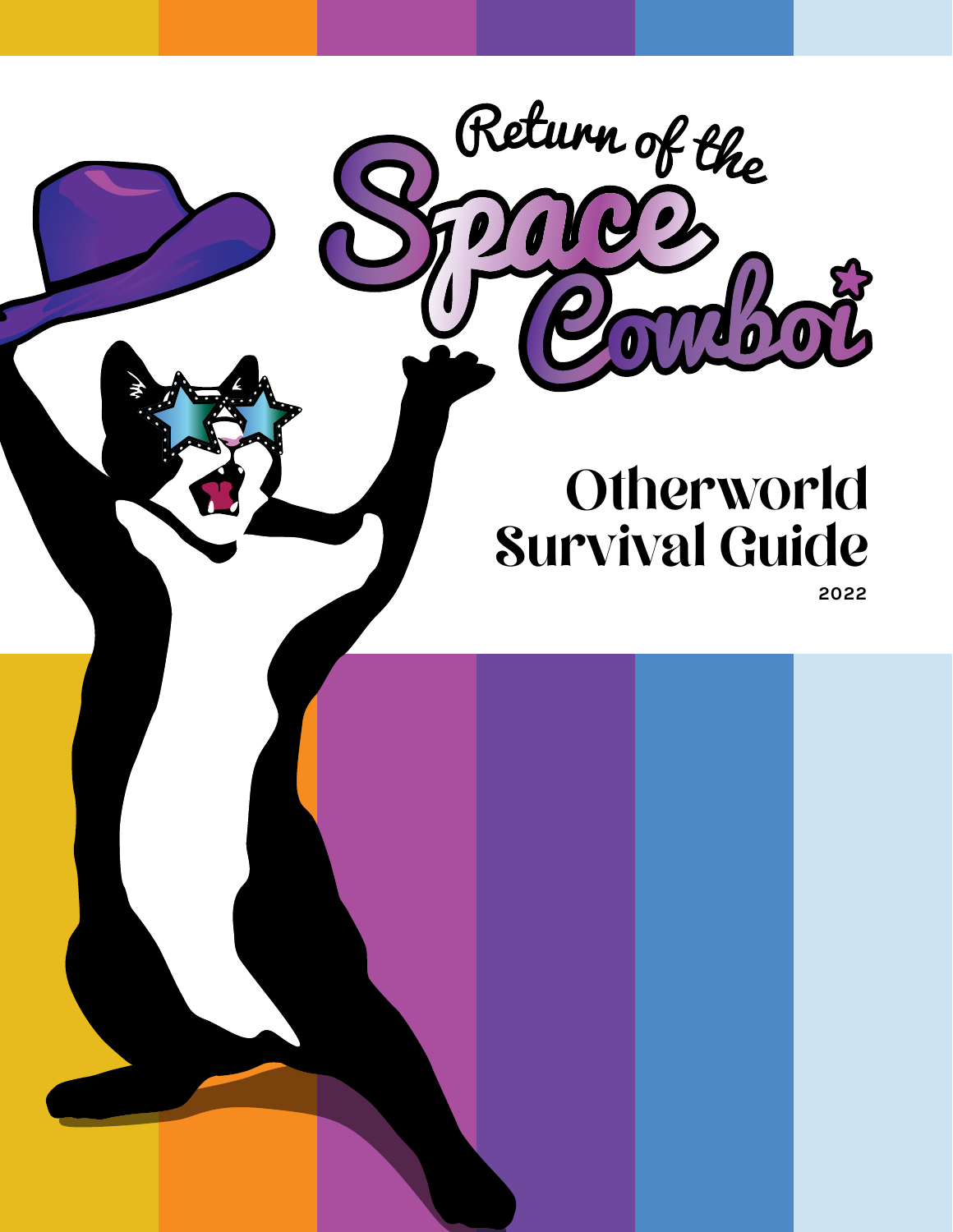# **Contents**

| KINDLE ARTS SOCIETY VALUES<br>Self-Expression         | 4<br>4         |
|-------------------------------------------------------|----------------|
| Participation                                         | $\overline{4}$ |
| Accountability                                        | 4              |
| Respect                                               | 5              |
| Consent                                               | 5              |
| THE 10 PRINCIPLES OF BURNING MAN<br>Radical Inclusion | 6<br>6         |
| Gifting                                               | 6              |
| Decommodification                                     | 6              |
| Radical Self-Reliance                                 | 6              |
| Radical Self-Expression                               | 6              |
| <b>Communal Effort</b>                                | 6              |
| Civic Responsibility                                  | 7              |
| Leaving No Trace                                      | 7              |
| Participation                                         | 7              |
| Immediacy                                             | 7              |
| <b>IMPORTANT ABOUT</b>                                | 7              |
| Boundaries & Consent 2.0                              | 8              |
| <b>WHAT TO BRING</b><br><b>WHAT NOT TO BRING</b>      | 9<br>9         |
| <b>THEME</b>                                          | 10             |
| <b>ABOUT THE VENUE</b>                                | 10             |
| How to Get to Otherworld                              | 10             |
| Driving Directions                                    | 10             |
| Ferry Schedules                                       | 11             |
| <b>Gate Hours</b>                                     | 11             |
| Important Paperwork (Pay Attention)                   | 11             |
| Early Entry                                           | 11             |
| Parking                                               | 12             |
| Campsite Facilities                                   | 12             |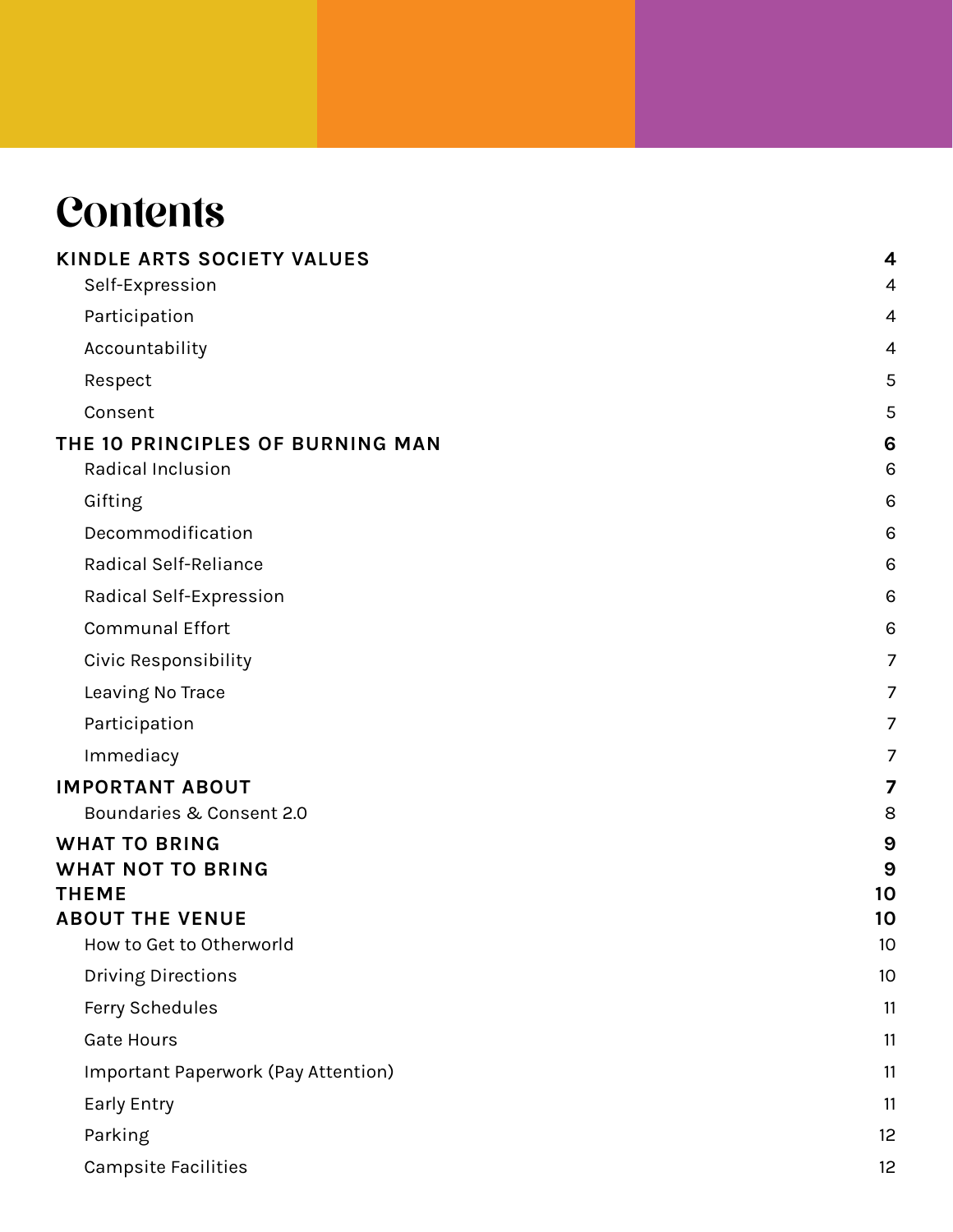

| DEPARTMENT OF MUTANT VEHICLES         | 12 |
|---------------------------------------|----|
| VOLUNTEERING                          | 13 |
| <b>LEAVE NO TRACE!</b>                | 13 |
| <b>SUSTAINABILITY</b>                 | 14 |
| Top Tips for a Sustainable Otherworld | 14 |
| <b>SAFETY</b>                         | 15 |
| Covid-19                              | 15 |
| Fire                                  | 15 |
| <b>Harm Reduction</b>                 | 15 |
| Sanctuary                             | 15 |
| Drug Checking                         | 15 |
| <b>FIRST RESPONDER TEAM</b>           | 16 |
| Rangers                               | 16 |
| Medical Team (EMT/Medics)             | 16 |
| Producer on Shift                     | 16 |
| Security                              | 16 |
| <b>RCMP</b>                           | 16 |
| Wild West Coast                       | 16 |
| WHAT HAPPENS IF I BREAK THE RULES?    | 17 |
| Evictions                             | 17 |
| OTHERWORLD FIRST TIMER SOCIETY        | 17 |
| <b>GLOSSARY OF TERMS</b>              | 18 |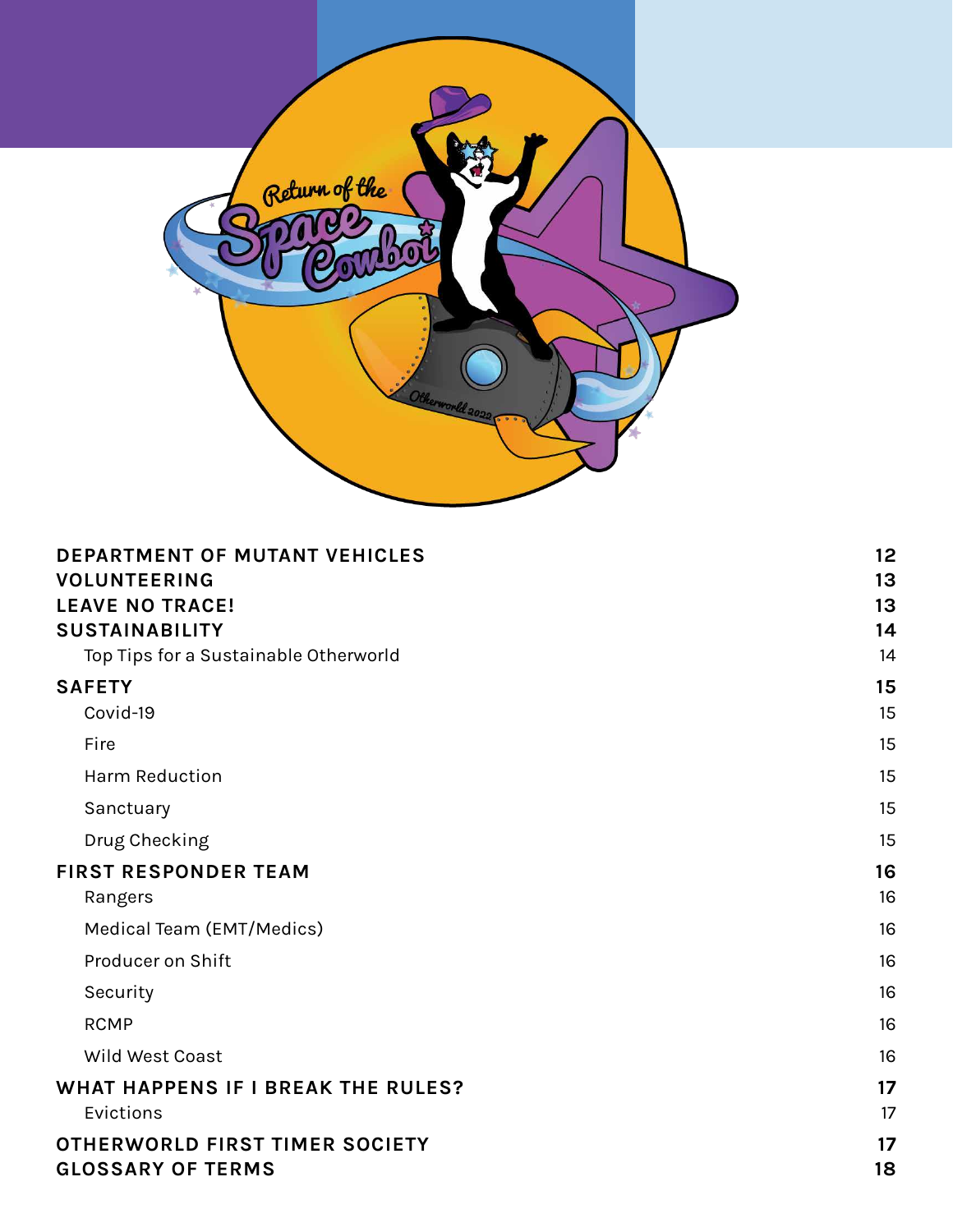# <span id="page-3-0"></span>Kindle Arts Society Values

KINDLE ARTS SOCIETY VALUES (SPARC)

## Self-Expression

Our self-expression exists in pursuit of unmediated experience, self-discovery, intimacy, and lifelong play. This is the nucleus around which our community forms. Without the pursuit of selfexpression, we do not exist.

We encourage the articulation of one's unique inner self through art and play. To create art is to affirm one's existence. Art does not belong to an elite group with special abilities, skills, training, or social access. Artistic expression is essential to human happiness, and self-expression is the very fabric of human life.

We cherish self-expression and freedom of identity without judgement. We call upon each other to express ourselves with compassion and respect for others. We pursue self-expression with respect given to personal and collective autonomy. We eschew controlling each other, choosing instead to control ourselves.

## Participation

Everyone is welcomed with the opportunity to participate and contribute. There is no audience. Everyone is a participant. We welcome the stranger, embrace newcomers, and actively pursue hospitality.

Ours is a gifting culture in which participants freely contribute without the expectation of reward or payment. Our gifts take many forms. We recognize that if we give the gift of our time, effort, energy, art, and passion – we create an environment of abundance, where there is plenty for all.

Our community is a do-ocracy: if you see a need – fill it. If there is a job to be done – do it. If you don't like how something is done – volunteer to do it better.

## Accountability

We are responsible for our own actions, emotions, and experiences – and are committed to being accountable for them. We strive to minimize our impact on others by ensuring that our own emotional, spiritual, and physical needs are met. We recognize our limitations and commit within them. We take advantage of our own resources before seeking community support.

In keeping our commitments, we trust others to meet the commitments they have made to us. We do not expect others to clean up after us – our trash and belongings (physical and mental) are our responsibility to manage.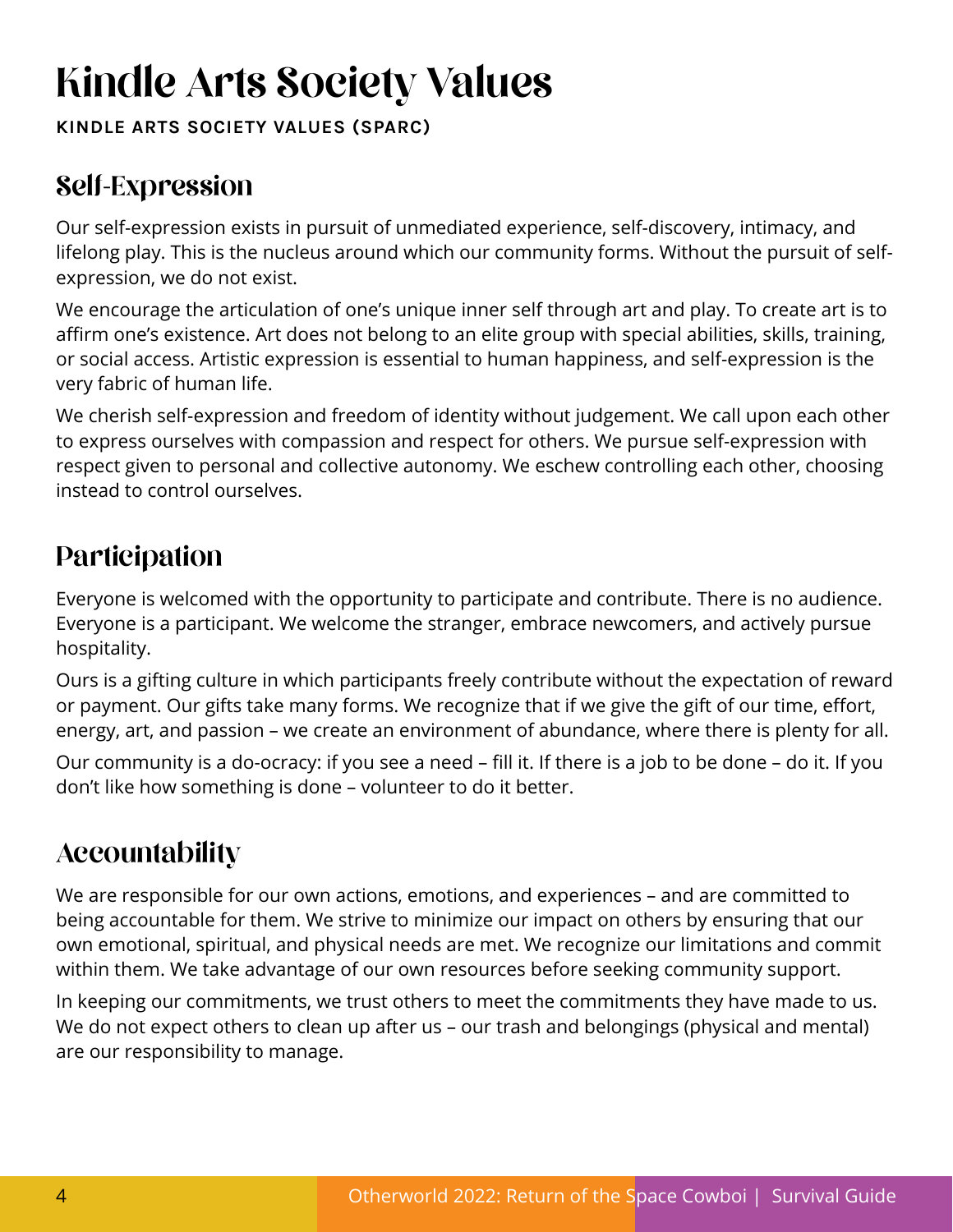<span id="page-4-0"></span>We value our community and contribute to ensure its resources are never depleted and it can operate with abundance. We recognize we are all accountable for the health of our community, and we cultivate an attitude of service. Our community is made up of individuals; therefore we honour each other's personal needs.

## Respect

We respect the needs of both the members of the Society as a whole and the individuals who form it ("The Community"). We embrace diversity in all of its forms, including but not limited to: class, wealth, religion, race, sexuality, gender, sex, age, physical ability, place of origin, and more. We seek to create an environment of tolerance and mutual support where we all have a sense of involvement and belonging.

We treat each other with equality, tolerance, and respect – even when we disagree. We respect each other's autonomy and strive to help each other to meet our potential.

### Consent

We hold ourselves to high standards of respect for others and respect everyone's right to bodily autonomy. We are mindful of everyone's right to say "yes" or "no" to any activity. In order to create a space where everyone feels safe to express themselves artistically and, where appropriate, sexually, we consciously develop a culture of consent.

Consent is an agreement between two or more people to engage or not engage in specific activities together. Consent occurs when people voluntarily agree to the proposal or desires of the other.

Expressed consent is clearly and unmistakably stated, rather than implied. It may be given in writing, by speech, or non- verbally (e.g. a clear gesture such as a nod). In order for consent to be valid, it is given freely and continuously by a person with the capacity to do so. Consent is not just about sex; it's needed before acting on any desire involving others.

We value the transformative experience of consensual touch, play, and interaction, and we believe that consent plays a vital part in our social cohesion.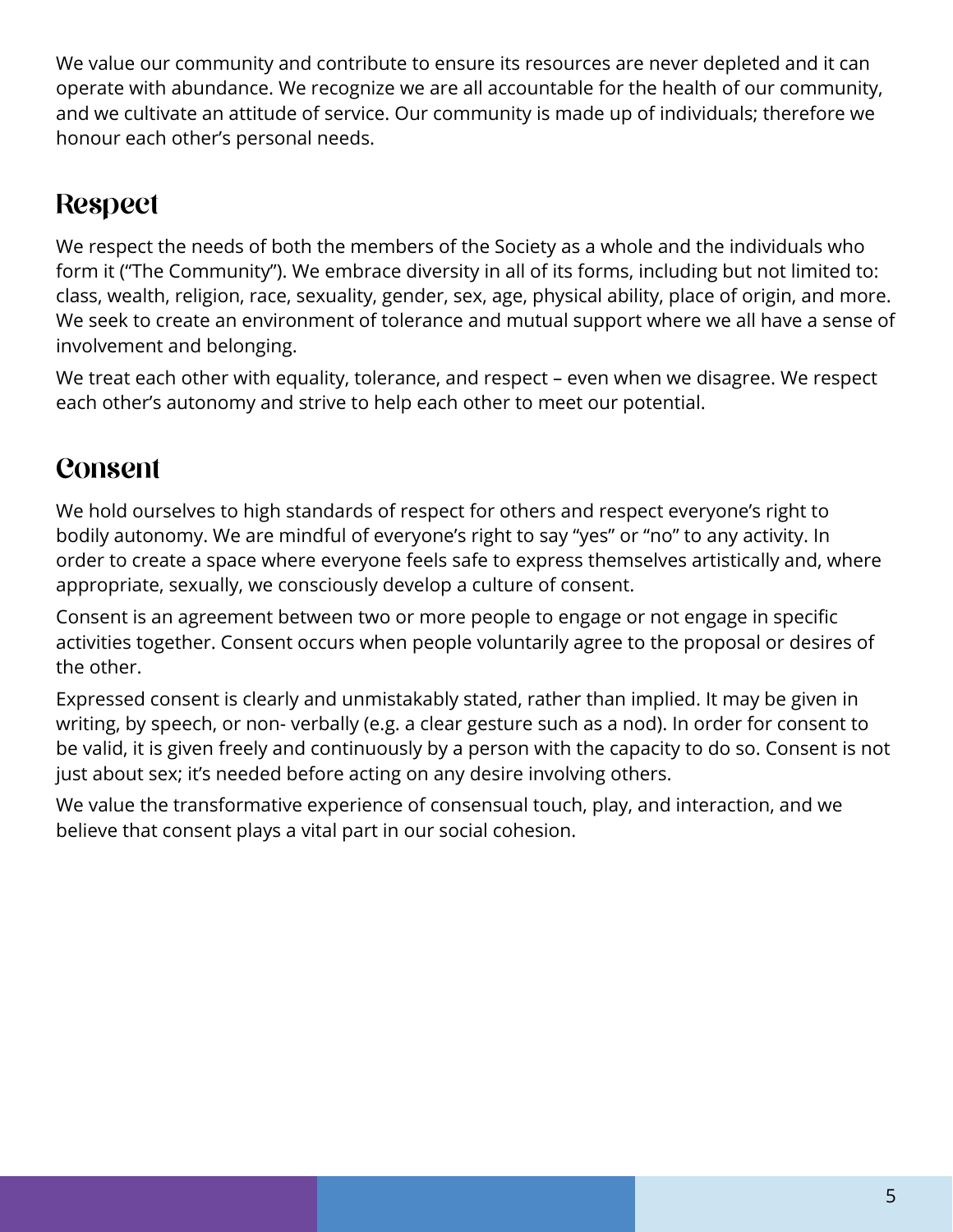# <span id="page-5-0"></span>The 10 Principles of Burning Man

Burning Man co-founder Larry Harvey wrote the Ten Principles in 2004 as guidelines for the newly-formed Regional Network. They were crafted not as a dictate of how people should be and act, but as a reflection of the community's ethos and culture as it had organically developed since the event's inception.

## Radical Inclusion

Anyone may be a part of Burning Man. We welcome and respect strangers. No prerequisites exist for participation in our community.

## **Gifting**

Burning Man is devoted to acts of gift-giving. The value of a gift is unconditional. Gifting does not contemplate a return or an exchange for something of equal value.

### Decommodification

In order to preserve the spirit of gifting, our community seeks to create social environments that are unmediated by commercial sponsorships, transactions, or advertising. We stand ready to protect our culture from such exploitation. We resist the substitution of consumption for participatory experience.

## Radical Self-Reliance

Burning Man encourages the individual to discover, exercise and rely on his or her inner resources.

## Radical Self-Expression

Radical self-expression arises from the unique gifts of the individual. No one other than the individual or a collaborating group can determine its content. It is offered as a gift to others. In this spirit, the giver should respect the rights and liberties of the recipient.

## Communal Effort

Our community values creative cooperation and collaboration. We strive to produce, promote and protect social networks, public spaces, works of art, and methods of communication that support such interaction.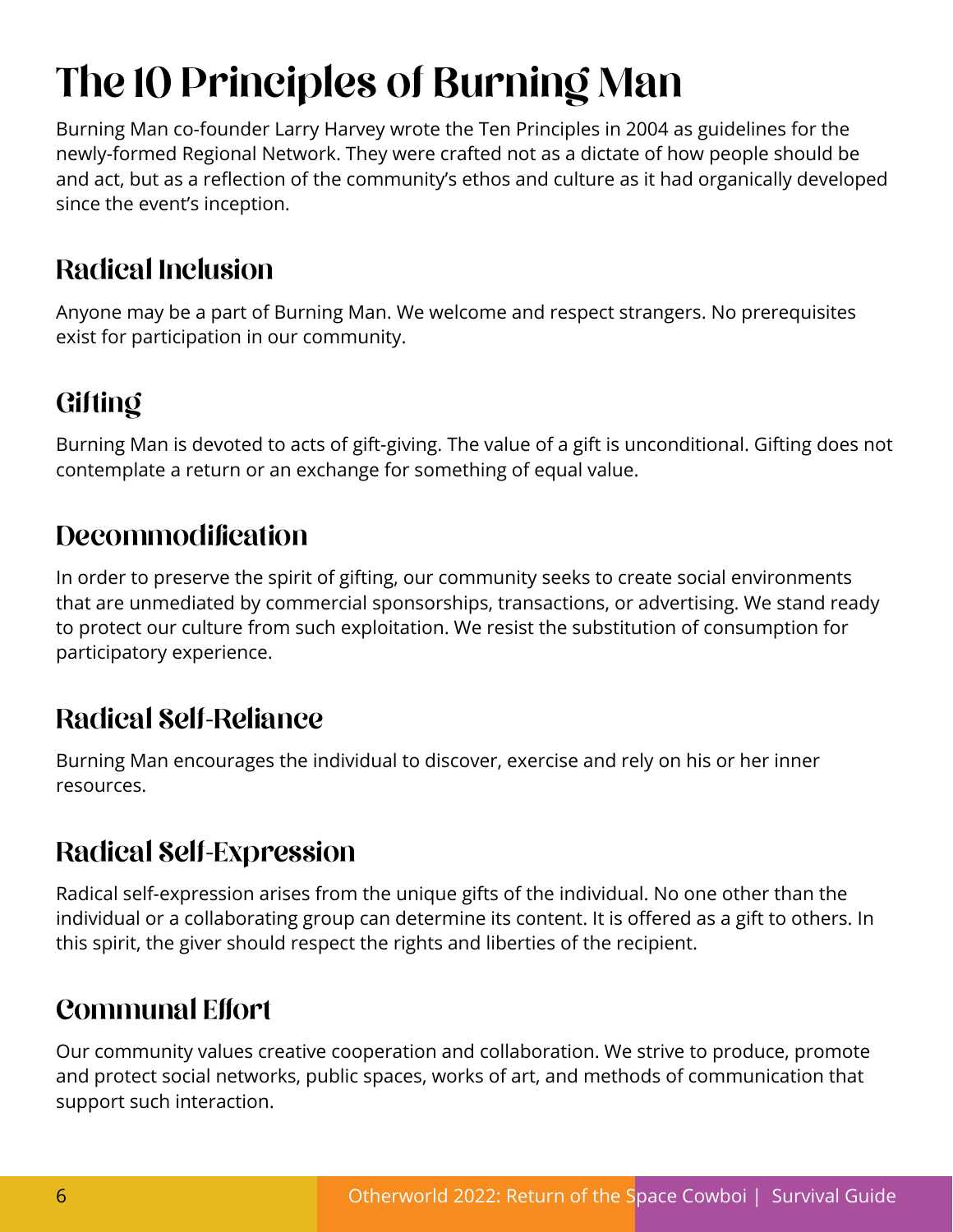# <span id="page-6-0"></span>Civic Responsibility

We value civil society. Community members who organize events should assume responsibility for public welfare and endeavour to communicate civic responsibilities to participants. They must also assume responsibility for conducting events in accordance with local, state and federal laws.

## Leaving No Trace

Our community respects the environment. We are committed to leaving no physical trace of our activities wherever we gather. We clean up after ourselves and endeavour, whenever possible, to leave such places in a better state than when we found them.

# Participation

Our community is committed to a radically participatory ethic. We believe that transformative change, whether in the individual or in society, can occur only through the medium of deeply personal participation. We achieve being through doing. Everyone is invited to work. Everyone is invited to play. We make the world real through actions that open hearts.

# Immediacy

Immediate experience is, in many ways, the most important touchstone of value in our culture. We seek to overcome barriers that stand between us and a recognition of our inner selves, the reality of those around us, participation in society, and contact with a natural world exceeding human powers. No idea can substitute for this experience.

# Important About

**This event is not a party, rave, or a festival in the traditional sense of the word.** The key difference between those and this event is, following the principle of decommodification, nobody's making any money or realizing any benefit here. All 'staff' are volunteers, and revenue surplus to event operational costs go back into the Kindle Arts Society to fund arts grants and other society programs. This small but important distinction is what sets this event apart from the multitude of others that happen every summer. Otherworld creates a unique environment where a participatory community of artistic expression is the goal rather than a commercedriven consumer experience.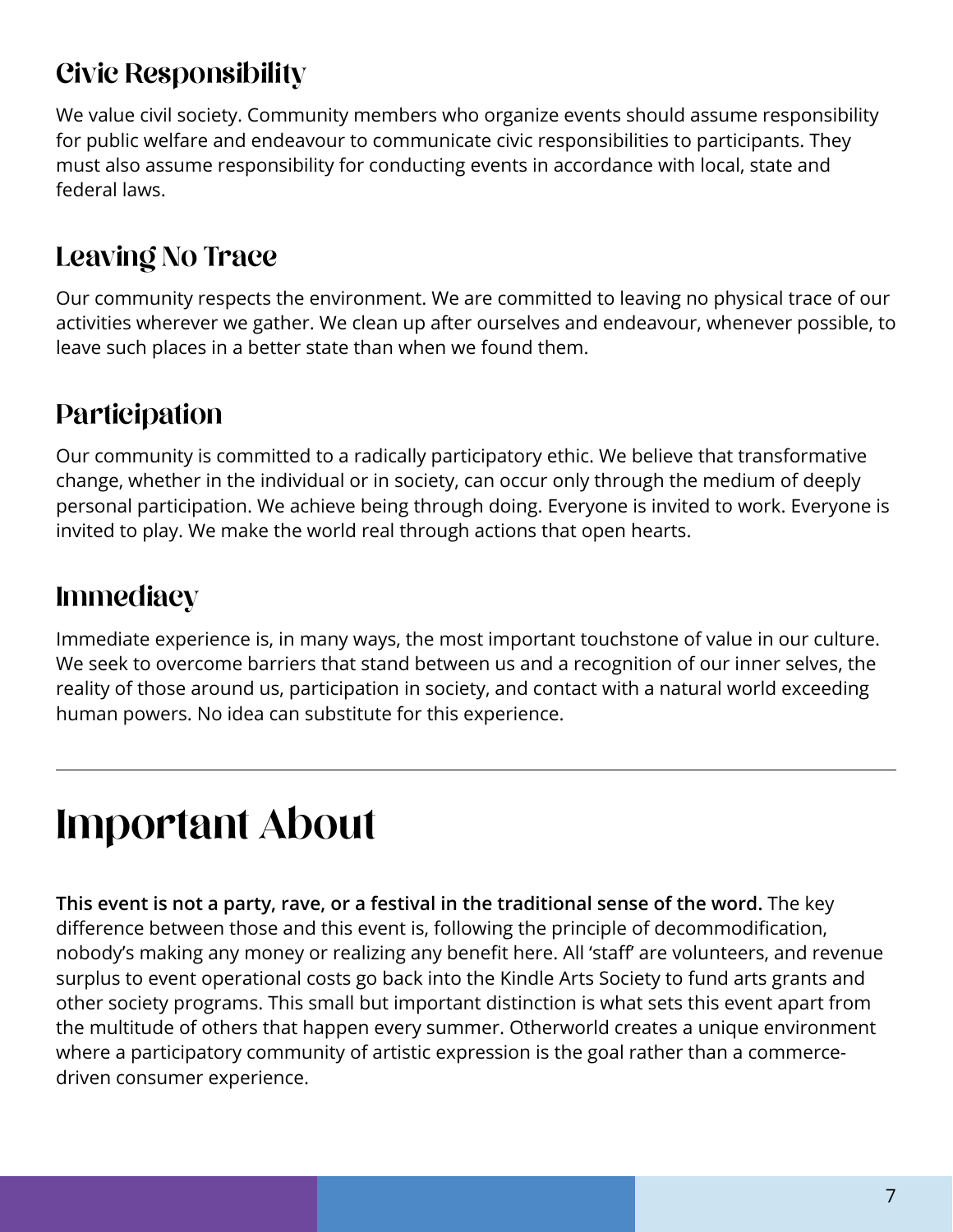### <span id="page-7-0"></span>Boundaries & Consent 2.0

(Also known as the 11th Principle at Burning Man, the 5th at Kindle Arts)

#### **This is important so we are going over it again.**

Our community aims to provide a respectful space for all participants and consent plays a critical part. Otherworld can be an overwhelming environment, and we want to ensure that we cocreate a safer space for radical self-expression while protecting against harassment and assault.

Yes, means Yes. No means No. Anything other than Yes, means No. Enthusiastic consent is either "Fuck Yes!" or it's a No. Sexual contact with someone who is intoxicated and/or incoherent is not sexy. It is assault!

There are also many diverse participants present, and where one person's self-expression and another's boundaries come in contact, both parties are responsible for negotiating the interface. With regards to anyone's physical person, only an enthusiastic "YES" means YES. Anything less is not consent.

Rather than risk confusion, create a space where a "no" is always heard and respected, whatever form it may take.

Do not plead, coerce, or emotionally manipulate the situation to get a "YES". If the action persists, it may be cause for EVICTION from the event.

Communicate actively and often. Consent to one thing does not mean yes to another.

Know your personal boundaries and be comfortable expressing them.

Respect the moment and know that comfort levels differ at different times with different people. Always ask about and respect the boundaries of others, even if you already know that person. Be mindful of intoxicants.

Remember, under Canadian law, anyone under the influence of intoxicants cannot consent to contracts OR sexual contact.

Need help in a situation that involves threatening behavior, or a sexual assault or domestic violence? Protocols and supports are in place for these situations. Seek assistance from any Ranger, at Ranger HQ, or the Medical Station. Theme camps that involve explicit sexual activity will be clearly marked and only open to participants 19+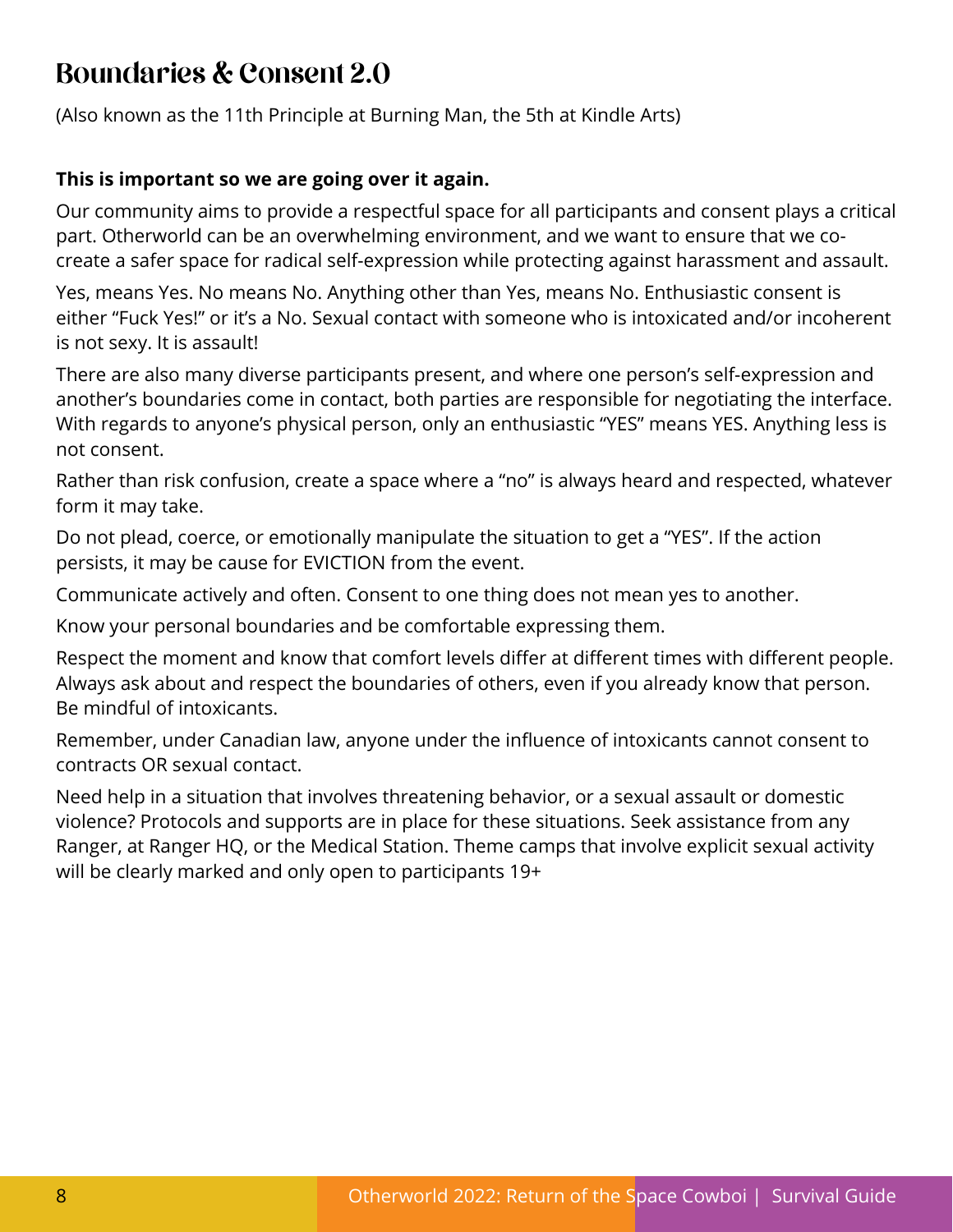# <span id="page-8-0"></span>What to Bring

- □ Water! There will be potable water provided on-site, but it may not be near your camp and it will run out periodically. Please bring something to carry about 4L or 1 gallon per day per person.
- □ Mask, every time you leave camp. Some camps will be requiring mask wearing and possibly a vaccine passport. Everyone has the right to personal safety.
- $\Box$  Bring your own cup. Theme camps gifting food or drink are unlikely to supply you with one and will expect you to have your own.
- $\Box$  Photo ID your registration is your legal name as on photo id, you will not get into the event without it.
- □ Your go-to camp gear: Bring everything you would need to go camping in the West Coast Forest including a proper tent, tarps, medical kit, shade structures, sleeping bags, pillows, food, dishes, utensils, camp stove, etc. Don't forget biodegradable dish soap.
- $\Box$  Spare Tire(s), jack, tire iron, lock bolt key, puncture seal, puncture repair kit.
- □ Anything you need to Leave No Trace. Garbage bags and trash receptacles are not provided for you. Pack it in, pack it out.
- $\Box$  Toilet paper single ply. Please follow the Burning Man rule: "If it wasn't in your body, don't put it in the potty."
- $\Box$  Sturdy shoes, especially for night time. There are many hazards such as uneven ground, rocks, and roots sticking up.
- □ Flashlights, head-lamps, lanterns, extra batteries. Seriously. It is dark. You will be unable to see your feet at night.
- □ Creative lighting for your body/vehicle at night. This is a safety thing. There will be up to five art vehicles moving around at night.
- □ Earplugs. Not everyone will want to sleep when you do.
- □ Rope, glow sticks, solar lights, etc. Use these to mark off hazards like tent and tarp lines.
- □ Sunscreen, lip balm, sunglasses.
- □ Costumes, clothing, musical instruments, Art, theme camp decor, random creative projects.
- □ Insect repellent.
- □ Bicycle!
- □ Contraceptives. Lube. Just in case.
- □ Smokers: bring portable ashtrays. Tip: Altoid tins work great. It is strictly forbidden to MOOP your cigarette butts on the ground.
- □ Your Gifts to share with community members.
- □ Electrolytes (Gatorade, Emergen-C, Brawndo).

# What Not to Bring

- □ Explosives, aerial flares, rockets, fireworks, guns (real or toy or otherwise).
- □ Animals. Please leave your pets at home.
- □ Things that create MOOP: ex. feather boas, loose glitter.
- □ Pets leave your fur babies at home.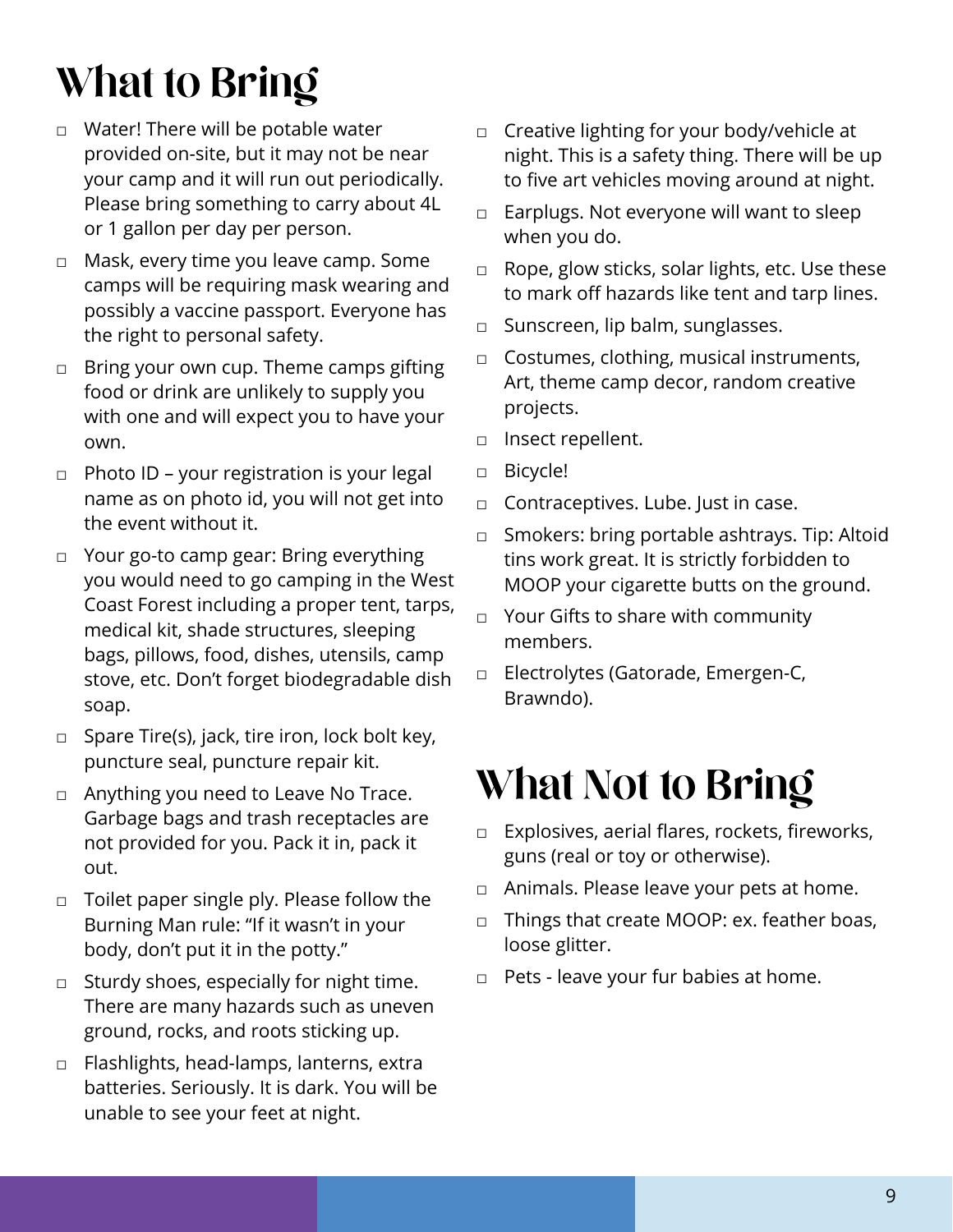# <span id="page-9-0"></span>Theme

**Giddy up, ya cosmonaut buckaroos!** Time to slam your thrusters into full gear because we've got a good time to wrangle up, ya hear?

Camp, cow print and stirrups collide like a meteor in the sky with chromatic metal, robotic machines, and LED technological wonders. This supernova of worlds results in a fantastical kaleidoscope of opposites: wood and metal, camp and high tech, earthly pleasures and the wonders of outer space. Picture it now; the campy herd of cow onesies shepherded by a rhinestone cowboy. The alien creatures emerging from the unknown to share in our terrestrial experience. Shiny holographic LED art glistening in the sun of our honky tonk gathering in this Otherworld.

Charge up your bubble blasters, get out your assless chaps, and prepare yourself for a legendary journey through the cosmos to an intergalactic rodeo.

See you later, Space Cowboi

# About the Venue

This event is being held on unceded territories of the Lake Cowichan First Nations

<http://lakecowichanfn.ca/>

## How to Get to Otherworld

#### <http://laketownranch.com/driving-directions/>

The venue is accessed by getting to Laketown Ranch and taking the private road IMMEDIATELY ADJACENT to Laketown Ranch. Seriously, drive another 200 feet past Laketown then turn Right on Teleglobe Canada Rd.

### Driving Directions

#### FROM VANCOUVER:

From Horseshoe Bay (West Vancouver) or Tsawwassen (South Vancouver), take a ferry bound for Nanaimo or Victoria. Follow our driving directions from Nanaimo or Victoria ferries

#### FROM NORTH (NANAIMO FERRIES OR AIRPORT)

Head South on Highway 1 Continue until Highway 18, just north of Duncan Turn right on to Highway 18 heading west towards Lake Cowichan Veer right on to Youbou Road (Don't turn left towards the shops in Lake Cowichan)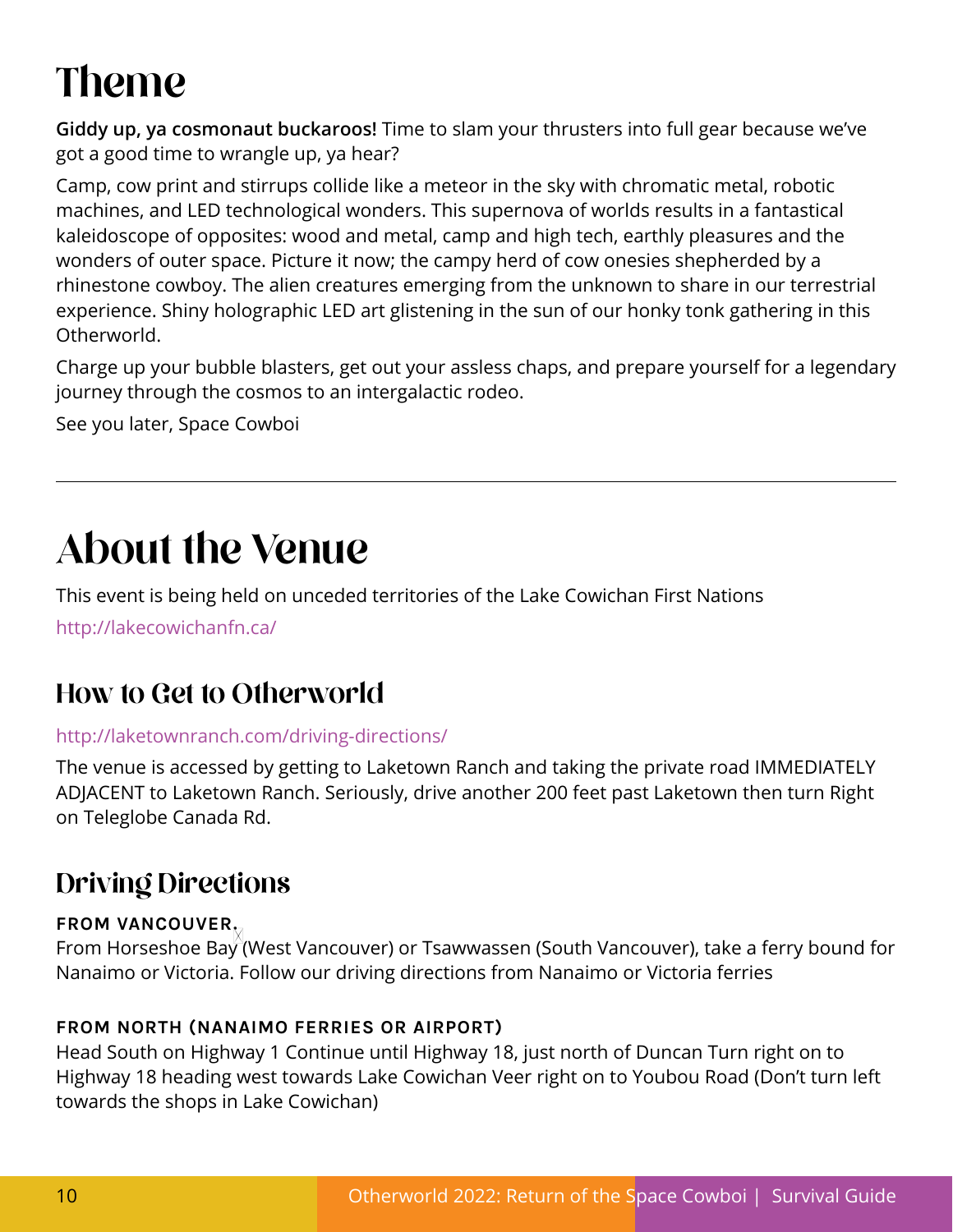#### <span id="page-10-0"></span>FROM SOUTH (VICTORIA FERRIES OR AIRPORT)

Head south on Highway 17 Follow signs for Nanaimo and head north on Highway 1 Continue until Highway 18, just north of Duncan Turn left onto Highway 18 and head west towards Lake Cowichan Veer right on to Youbou Road (Don't turn left towards the shops in Lake Cowichan)

## Ferry Schedules

<https://www.bcferries.com/schedules/mainland/Americans> <https://www.cohoferry.com/Schedule>

## Gate Hours

### GATE OPEN HOURS

June 16 12pm - 10pm June 17 11am - 10pm June 18 11am - 10pm

Gate will provide participants with a special Space Cowboi ID wristband that must be visible at all times. DO NOT LOSE IT, THERE ARE NO REPLACEMENTS. Not having your Otherworld ID (wristband) , can be immediate grounds for removal from the event.

#### **Strict 5 Km/hr speed limit at Otherworld at all times. Safety and dust are top considerations.**

### Important Paperwork (Pay Attention)

This is what you agreed to when you bought your ticket: [https://docs.google.com/document/d/1gf\\_I4YnKehqJCDTUBkCritOaLN-cr1vQ9wod3v5Pmj4/](https://docs.google.com/document/d/1gf_I4YnKehqJCDTUBkCritOaLN-cr1vQ9wod3v5Pmj4/edit?usp=sharing) [edit?usp=sharing](https://docs.google.com/document/d/1gf_I4YnKehqJCDTUBkCritOaLN-cr1vQ9wod3v5Pmj4/edit?usp=sharing)

Bringing your kid's friend? Please fill this out before arriving at the Gate! https://drive.google.com/file/d/1t1EAAW48Ugn8Kb4HDBDegdx\_2guLFgoF/view?usp=sharing

# Early Entry

June 13th to 15th is Early Entry. Request access using the following form if you have work to do: <https://forms.gle/iCg1Mw6tZ783adFG6>

**Anyone on site Wednesday and earlier is expected to be contributing a large part of the day or evening to a theme camp, art project, civic service, etc.**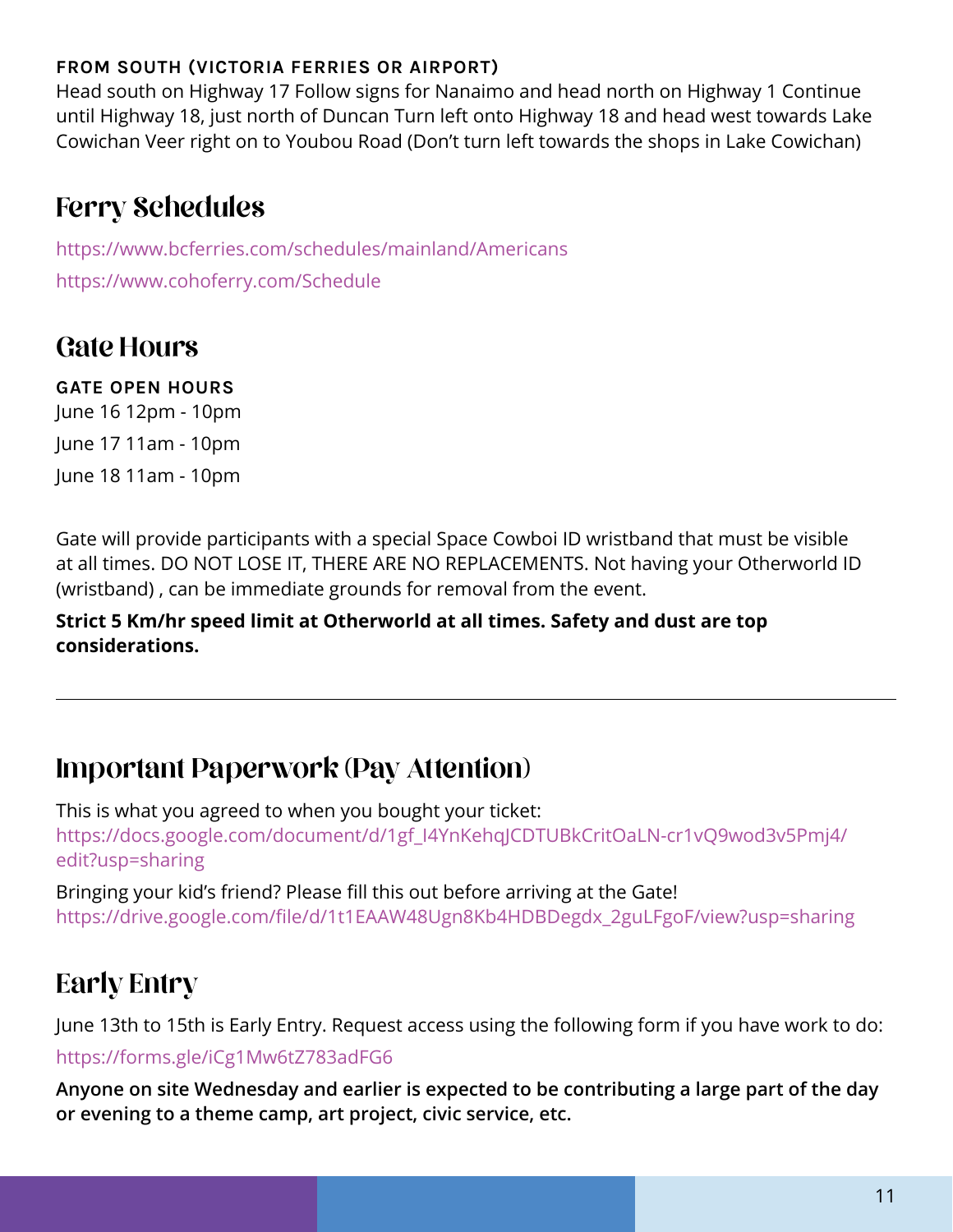# <span id="page-11-0"></span>Parking

You will be permitted to keep your vehicle in your camping location and there is alternative parking if you don't want any cars at your camp. No driving on site during event hours after camp set up.

### **5 Km/Hr max!**

Vehicles are allowed in campsites: try to keep them tidy, in the back, or at least neatly arranged surrounding your plug 'n play compound.

If you need to leave early, please inform the staff at the gate and they will direct you to a special parking lot. Otherwise, vehicles in camps might be blocked in.

### Campsite Facilities

This is Burning Man, Man. Bring what you need to survive.

- There will be portable bathrooms, 24 hrs/day.
- There may be 3 showers and flushing toilets in the lowest field, but they often are unavailable or out of order.
- The lower gate closes at 10 pm each night.
- There is no power on site\*
- There are no vendors of any kind with the exception of ice at Centre Camp. No food, no swag, no alcohol. Bring what you need.

No Ins/Outs without prior arrangement directly with Production. Medical reasons and work/ family obligations may count. Let Gate know you need to park your vehicle near a gate so you are not driving in the venue during the event.

\*If you need power for medical reasons, consider joining Empowerment Camp: https://bit. ly/2LxHX0q

# Department of Mutant Vehicles

We're thrilled to have a ramped up DMV at Otherworld this year!

If you're planning on bringing a mutant vehicle or art car to Return of the Space Cowboi, please read through [these guidelines](https://drive.google.com/file/d/163-v5ltvXkUB5MFMWwyTMnjIR9OTsFso/view?usp=sharing) and fill out [this registration form](https://forms.gle/TuJS87DBkrhPo3kD9) ahead of time: [https://forms.gle/](https://forms.gle/TuJS87DBkrhPo3kD9) [TuJS87DBkrhPo3kD9](https://forms.gle/TuJS87DBkrhPo3kD9)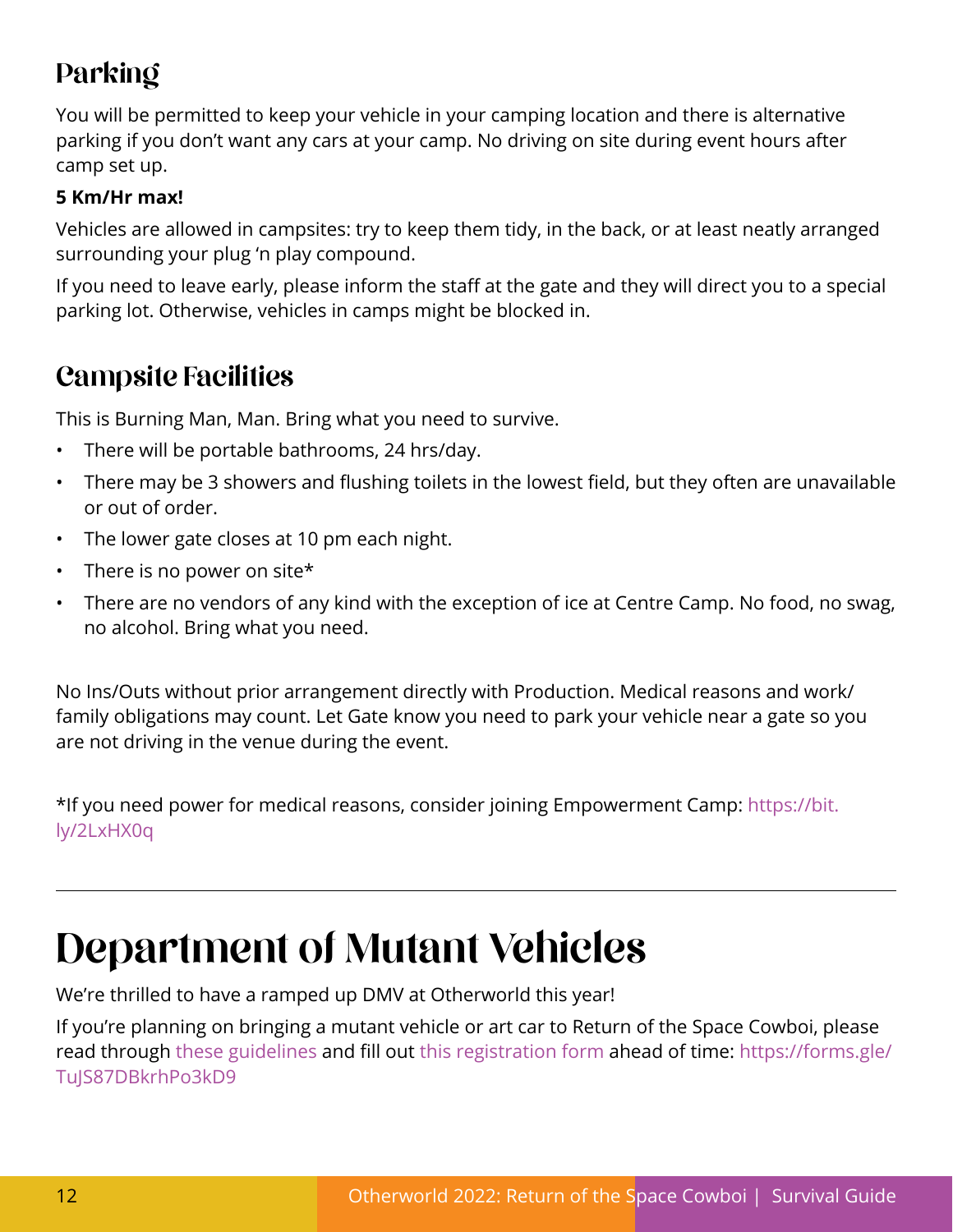# <span id="page-12-0"></span>Volunteering

### EVERYONE AT OTHERWORLD IS A VOLUNTEER OF SOME KIND, INCLUDING YOU!

Whether it's as a fire performer, gifting people food or drinks, helping make art, running workshops or other activities. What you volunteer for does not have be structured, official, or scheduled, and the specifics are up to you; but if you're looking for concrete ways to help out, please consider signing up for a production volunteer shift through <https://tinyurl.com/yxcxsczd> before the event, or heading to the volunteer tent at Centre Camp to sign up that day.

There will be a master copy of all volunteer shifts and info at Centre camp. **Please show up to your shift on time!** There will be a posting board where you can recruit volunteers to help you on site. Anyone and everyone is welcome to use it.

# Leave No Trace!

This is a 'Leave No Trace' event, Vancouver Island's largest.

Participants are expected to take their garbage with them. All participants are expected to de-MOOP their own camp and surrounding areas before, during, and after the event.

Even though this is the forest – please be conscious of your grey water. Limit how much is created and/or hits the ground. Be prepared to pack it out if necessary. Please use designated bathroom facilities only.

#### AFTER THE EVENT LEAVE NO TRACE!

Do not leave anything behind, including compostables. Leave your campsite cleaner than you found it.

#### GARBAGE AND RECYCLING

Pack it in, pack it out! Do not leave anything behind, including compostables. Please plan to leave your campsite cleaner than you found it. There are no garbage or recycling bins available on site.

We are most grateful to everyone helping to tear down on Monday and helping to ensure the site is left in immaculate condition - Otherworld has a special relationship with the owners at Laketown largely in part because of the LNT philosophy of the event. Thank you for being part of that. **Everyone out by 2pm on Monday!**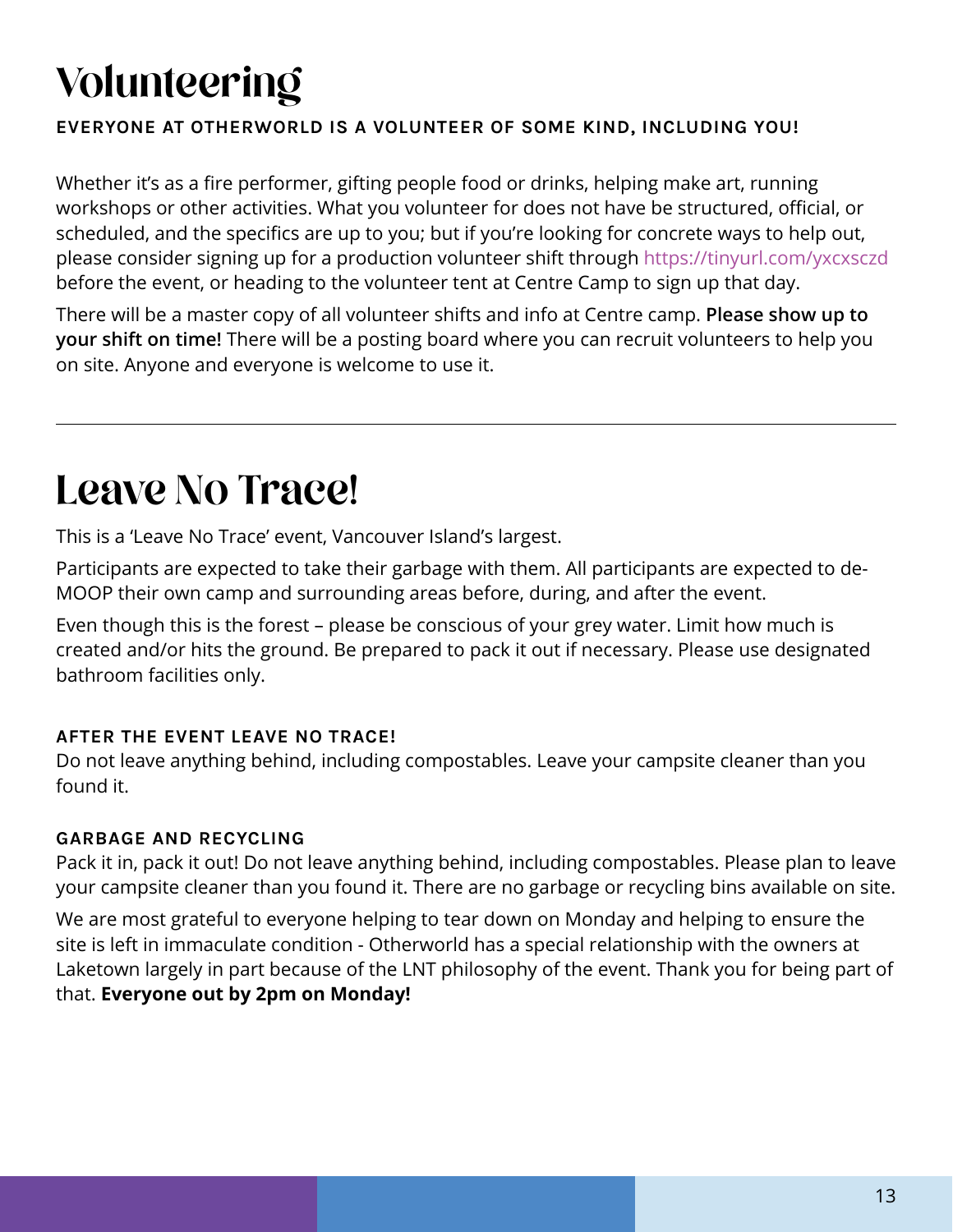# <span id="page-13-0"></span>Sustainability

Your Otherworld Sustainability team is hard at work with the DPW putting together an electrifying lineup of renewable energy to rock the party from this year onward. After 2021's nasty heat dome, it is no longer socially acceptable to throw gasoline at our electrical needs. We have a responsibility to do better as artists and as culture makers; your Sustainability team is here to help!

**Solar is the new big thing!** Otherworld is quickly phasing out generators, and to ease the transition, we're hosting a solar workshop at The Empress at 1pm on Friday. We've also prepared a [Beginner's Guide to Cheap Solar Power](https://www.instructables.com/-Solar-Power-at-Burning-Man-or-Just-Camping
).

**Carpooling is cool!** Find a ride or offer a ride using our C[arpool Board](https://docs.google.com/spreadsheets/d/14MRfXRjUQ0P0AzbqjYut4MKVibeeyDP-lBE4gecparc/edit?usp=sharing).

## Top Tips for a Sustainable Otherworld

- Bring your own reusable cup!! There are no garbage cans at Otherworld.
- Reuse or buy second-hand. Don't buy fast fashion.
- Make art with found objects.
- Bring reusable items to cut down on trash.
- Trash you carry out is still trash. Limit your waste!
- Mind your moop (matter out of place), avoid wardrobe elements that can easily fall off, glitter, sequins, feathers stay home.
- Bring your solar! We're phasing out generators.
- Attend our solar workshop on Friday at 1pm at the Empress.
- Energy audit your camp and prune away power pigs like halogen lights. Use your creativity to do more with less, burner style!

Read the full Sustainability Guide here: [https://docs.google.com/document/d/1P5SyUn](https://docs.google.com/document/d/1P5SyUn-uPPEBOjlZ2Fa5hs0bL2SFT-y6lyqB08hH_wc/edit?usp=sharing)[uPPEBOjlZ2Fa5hs0bL2SFT-y6lyqB08hH\\_wc/edit?usp=sharing](https://docs.google.com/document/d/1P5SyUn-uPPEBOjlZ2Fa5hs0bL2SFT-y6lyqB08hH_wc/edit?usp=sharing)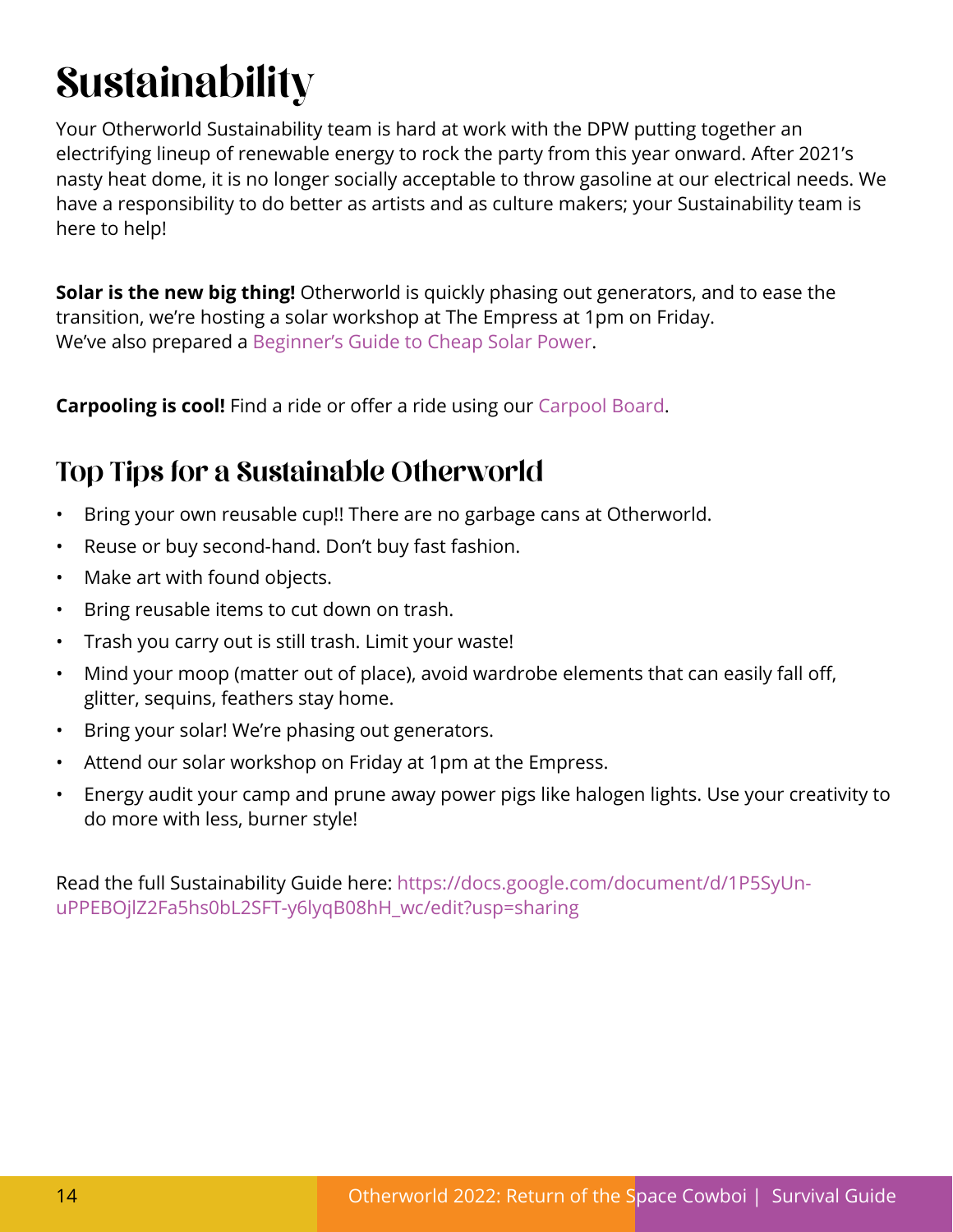# <span id="page-14-0"></span>**Safety**

# Covid-19

Otherworld 2022 will respect and adhere to all mandated safety requirements of British Columbia at the time of the event. We respect the importance of individual choice and precaution for all to feel safe.



### **Fire**

Whether or not there is a fire ban, there are NO personal campfires permitted at Otherworld. Propane fire pits are OK.

Use fire only in a safe manner and only when authorised. All fire performance and fire art must be authorised by the designated Fire Safety Lead and Venue Owners. You can find info including the Fire Performance Manual and Flame Effects guidelines on the kindle website: [https://](https://kindlearts.ca/about-kindlearts/fire-safety-liaison/ ) [kindlearts.ca/about-kindlearts/fire-safety-liaison/](https://kindlearts.ca/about-kindlearts/fire-safety-liaison/ )

## Harm Reduction

Come check out our table of free supplies and information booklets, and chat to one of our volunteers about anything related to reducing harm. Open noon to midnight.

# Sanctuary

Need someone to talk through a difficult experience with? Maybe you took a little too much of something and need a quiet space to settle down. Stop by the Sanctuary any time or ask medical/rangers to radio for the sanctuary lead. Staffed from 6pm to 6am.

# Drug Checking

Get your substances checked with fentanyl test strips and a fancy FTIR spectrometer. Open 3pm to 9pm Thursday & Friday, and 1pm to 9pm Saturday. No drug checking available on Sunday.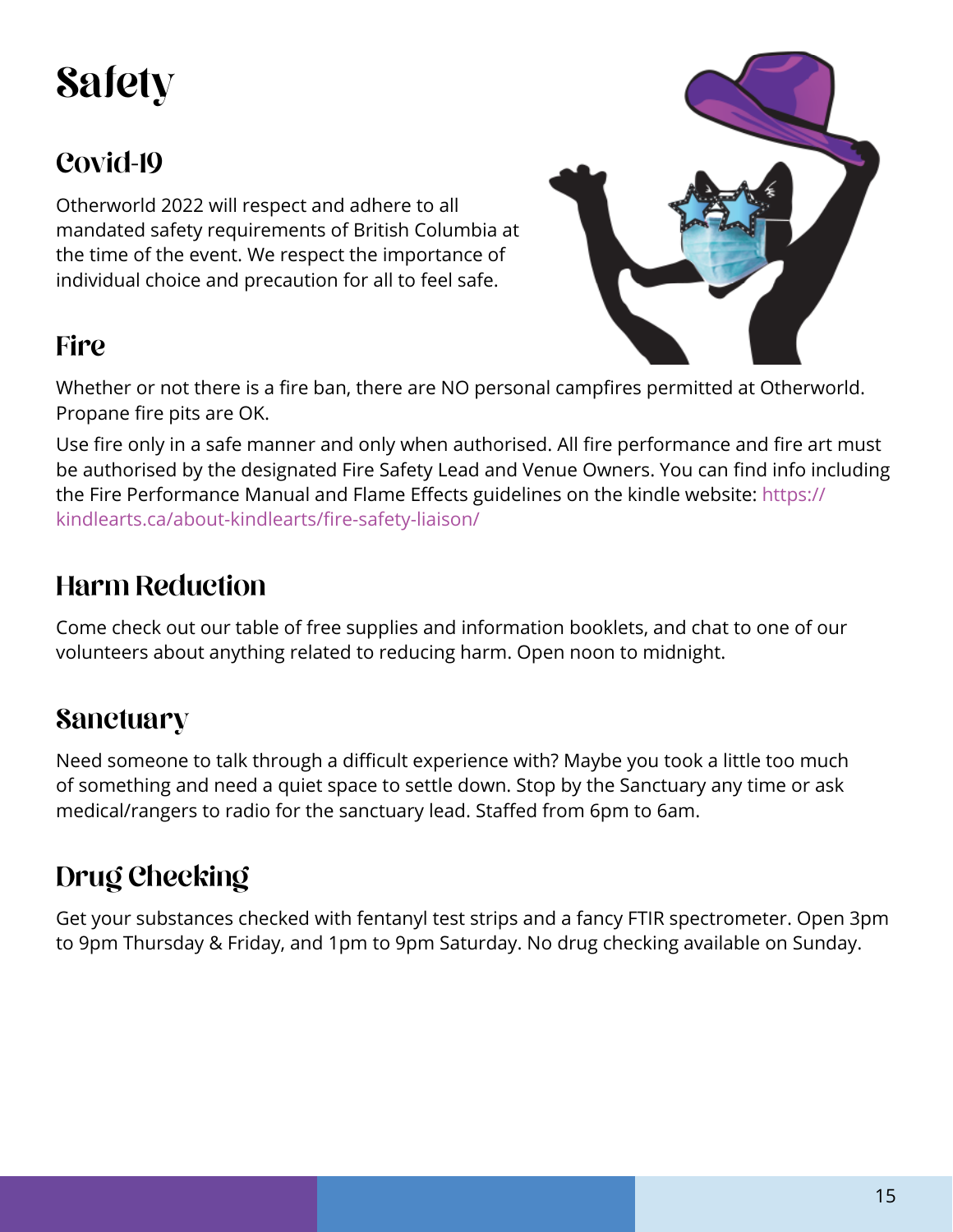# <span id="page-15-0"></span>First Responder Team

IN GENERAL, if you see anyone with a radio and you are having an emergency or need help, you can ask them and they can get you the assistance you need.

Also, say THANK YOU to anyone you see with a radio. This person is choosing to be sober and responsible, likely has put in hours before and during the event to make sure our community is safe and has a good time. We are a culture of volunteers, and we are a culture who loves and appreciates said volunteers!

# Rangers

Rangers volunteer some of our time as non-confrontational community mediators, encouraging and facilitating communication. We promote awareness of potential hazards, and carry radios to quickly relay information in case of emergency. We are not security guards, babysitters, nor fun-police, we are simply available, and only assist when needed.

You can find Rangers walking the event in pairs wearing blue BC Rangers t-shirts and carrying radios. You may also find a Ranger at Ranger HQ.

# Medical Team (EMT/Medics)

Otherworld will have professional Emergency First Aid at the event. Please be 'radically selfreliant' – bring your own band- aids/first aid kit, drink your electrolytes, and don't overdo it. Take care of yourself and your campmates. That being said – Medics are there if needed. Grab the closest person with a radio if you or someone needs help in an emergency.

# Producer on Shift

At all times, there will be a Producer available. This person will also have a radio and can assist.

## **Security**

Otherworld will have professional Security services hired for the weekend. They are mostly there to keep non-participants out of the event and to assist the Rangers and Producer on Shift if needed. If you need help, have an emergency or have a crime to report PLEASE FIRST grab a Ranger. They are best equipped to assist and coordinate any additional resources up to and including security.

## **RCMP**

RCMP are welcome to peruse the site and check out the event, but if they have not yet been in contact with or are not accompanied by Rangers or a Producer on Shift please let the nearest radioed individual know.

## Wild West Coast

Keep your campsite clean. Don't leave food out or in your tent. Elk, Bears, and Cougars of the large cat variety wander the area.

All local, regional and federal laws still apply here.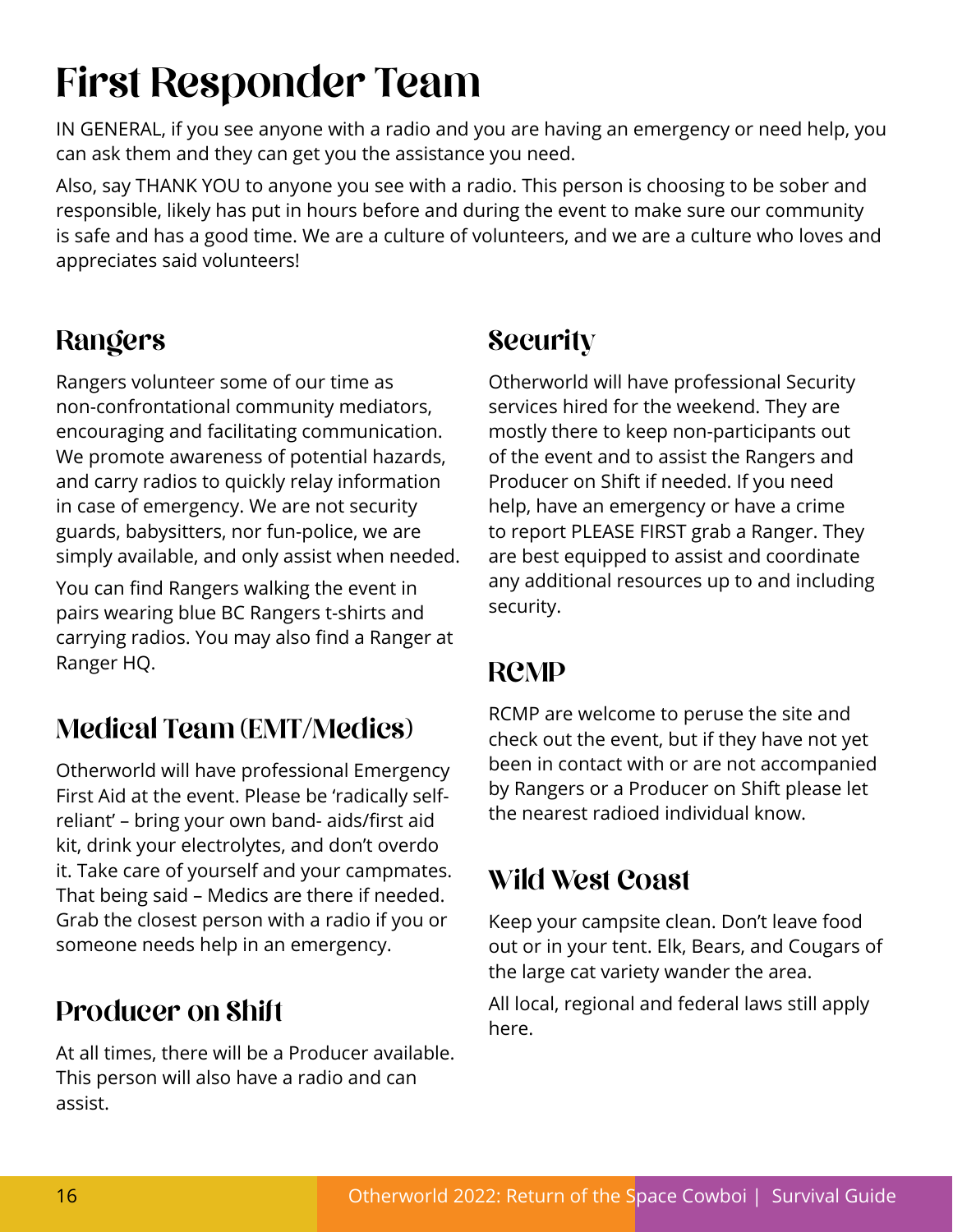# <span id="page-16-0"></span>What Happens if I Break the Rules?

Violation of any policies, including the Code of Conduct, will result in corrective action from the event leadership team, up to and including, immediate removal from the event (without recourse or compensation) and potentially being disallowed to attend future Kindle Arts Society events. Criminal acts will be reported to the police.

# Evictions

### THE FOLLOWING OFFENCES CAN GET YOU KICKED OUT, SO DON'T DO THEM.

Evictions can be made by a Ranger Lead in conjunction with a Production team member OR by the Landowner and are FINAL. Kindle Arts Society complies with all local, provincial, and federal laws.

Offences include but are not limited to:

- NO OTHERWORLD ID OR PROOF OF TICKET.
- FAILURE TO RESPECT THE EVENT HOST.
- PHOTOGRAPHY WITHOUT PERMISSION.
- VENDING OR COMMERCE.
- FAILURE TO RESPECT BOUNDARIES.
- VANDALISM OR DESTRUCTION OF PROPERTY.
- LEAVING CHILDREN UNATTENDED.
- SETTING OFF FIREWORKS WITHOUT PERMISSION.
- FAILURE TO ABIDE BY THE FIRE POLICY.
- FAILURE TO FOLLOW THE CODE OF CONDUCT.

BY PARTICIPATING IN OTHERWORLD 2022. THE RETURN OF THE SPACE COWBOI, YOU AGREE TO ABIDE BY ALL RULES AND FOLLOW ALL GUIDELINES IN THIS SURVIVAL GUIDE.

# Otherworld First Timer Society

Still have questions? Join us on the Otherworldian's First Timer society. Whether you're a veteran burner attending your first Otherworld, or are completely new to these kinds of events entirely, volunteers there are ready to welcome you and help get you oriented! No question is too silly to ask.<https://www.facebook.com/groups/262161984209094>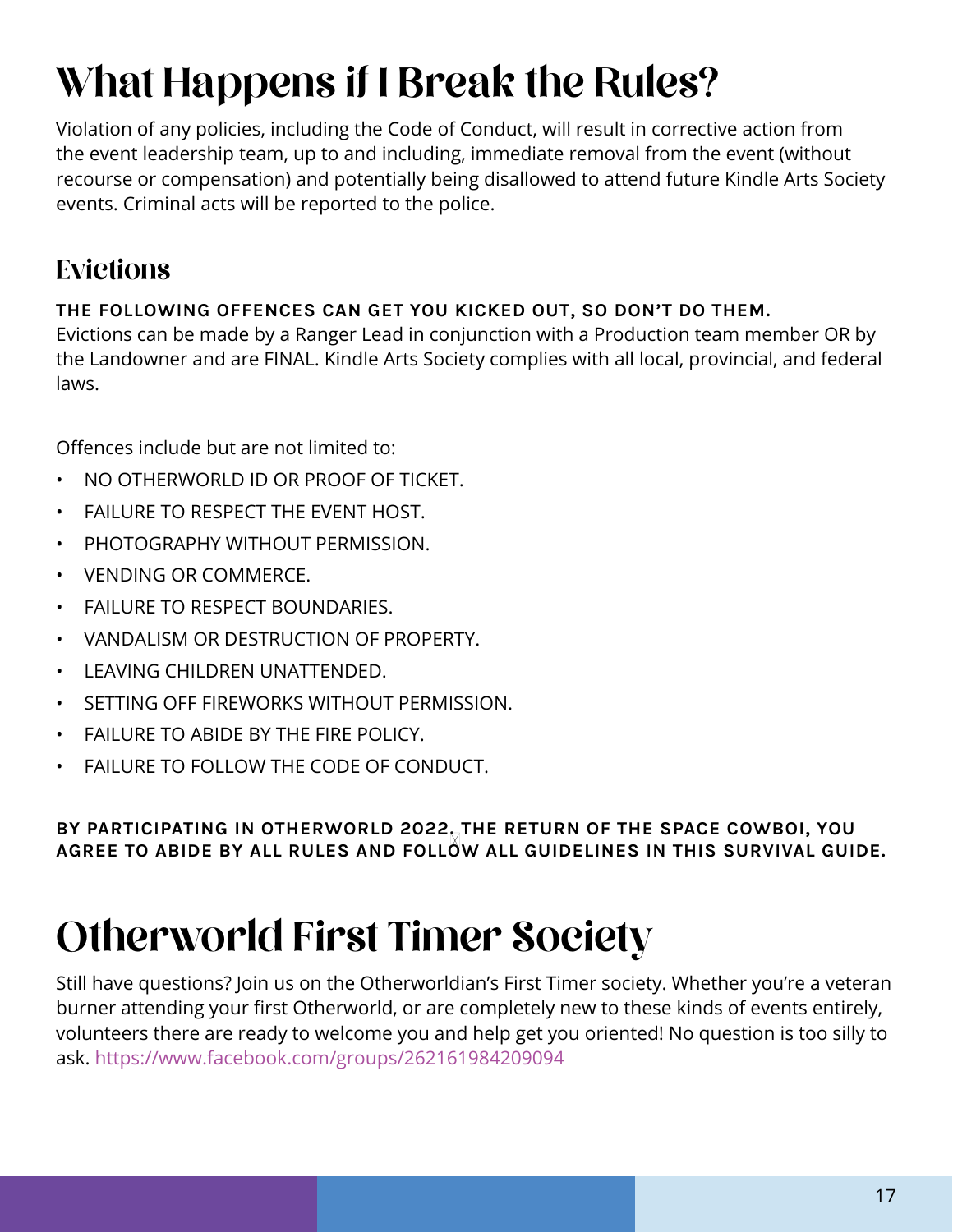# <span id="page-17-0"></span>Glossary of Terms

**BAD SIGNS:** confusing, silly, or ridiculous signs. A type of art often found at burner events. They may be bad directions, silly street names, nonsense, or jokes.

**BEACON:** A sign or an art piece that people carry, often lit up. They serve both to increase the festive feel of the event and to help your friends find you!

**DARKWAD:** someone who goes around at night without adequate lighting on their person or vehicle/bike

**F\*CKERY:** messing with you, kidding, joking, playing, pretending, trickery.

**LNT:** Leave No Trace. LNT refers both to the ethos of leaving a space better than we found it and to the act of cleaning up during and after the event. E.g. "I'm gonna do a quick LNT"

**MOOP:** Matter out of place. Garbage, Cigarette butts, glitter, feathers, your keys- Don't let it hit the ground. Pick it up if it does, even other people's.

**MOOP-SWEEP:** the act of LNT that is expected of all participants any time they leave one space for another

**PARTICIPANTS:** there are no spectators at a burner event! Drink tea, dance, give gifts, accept gifts, try the art, volunteer, make new friends!

**SCHMOOP:** (from Urban Dictionary) to be schmoopy is to make others vomit with your cavity inducing displays of affection.

**SPARKLE PONY:** a term for a participant that has shown up in fabulous costumes and great style, but has forgotten to take care of their basic needs, including food and shelter.

**TOURIST:** one who does not participate at a burner event.

Read the rest here: <https://burningman.org/culture/glossary/>